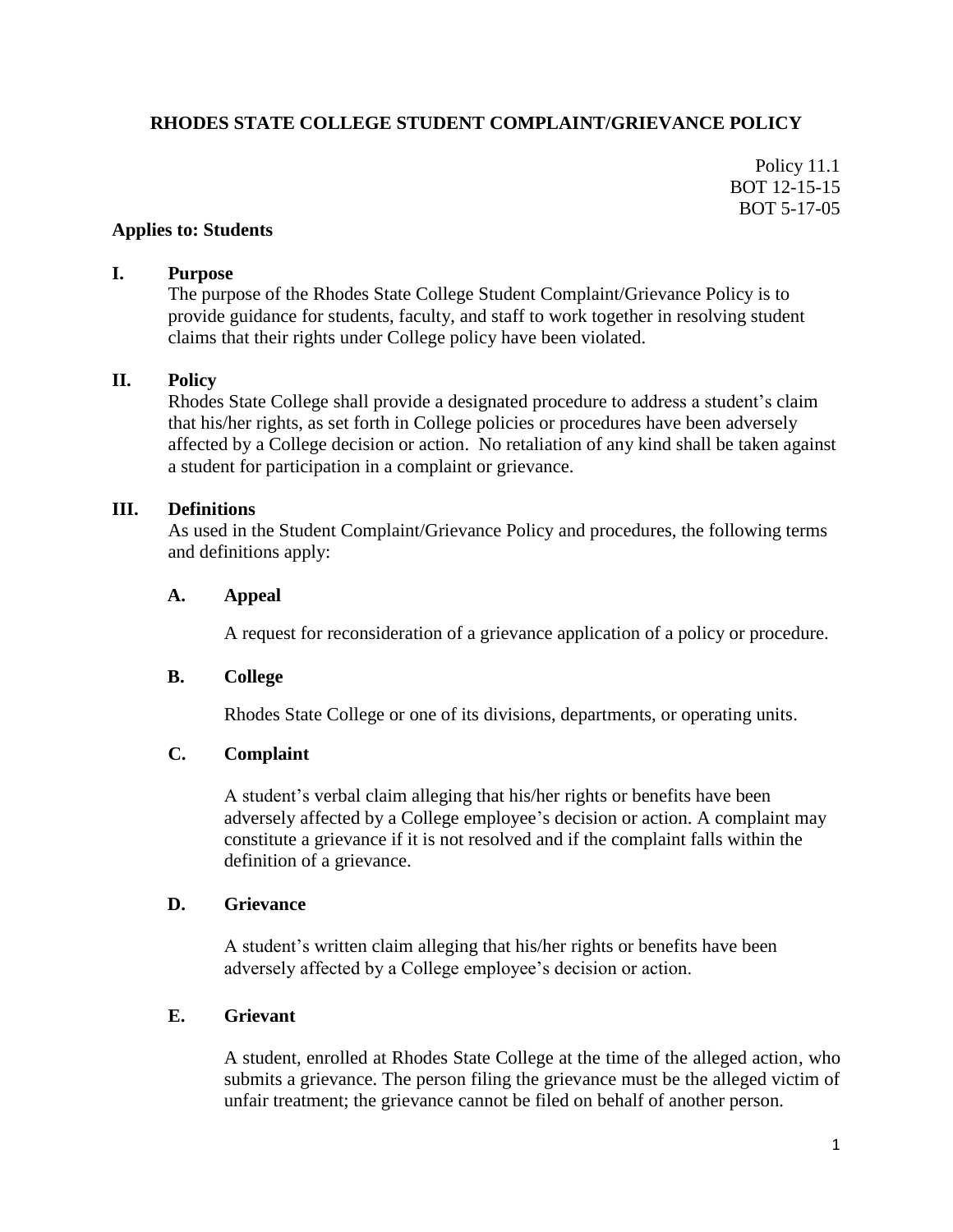# **F. Hearing Officer**

The College representative(s) delegated with the authority to investigate or to establish a procedure for investigation in all formal student grievances. The Hearing Officer shall be designated by the President in collaboration with the Vice President for Student Affairs.

# **G. Respondent**

The person(s) alleged to be responsible for the grieved action or decision.

# **H. Retaliation**

Retribution taken against a student for participating in a complaint or grievance.

# **IV. Policy Details**

# **A. Complainable/Grievable Matter**

Student complaints and grievances are limited to matters that:

- **1.** Adversely affect the student in a personal or academic capacity; and
- **2.** Involve a misapplication or misinterpretation of College policy, procedure, rule or regulation.

# **B. Exclusions**

The following matters may not be the basis for a complaint or grievance:

# **1. Policies and Procedures of General Applicability**

Complaints and Grievances may not be used to challenge the language of the College policies or procedures that have been approved by the Board of Trustees.

# **2. Disciplinary Decisions**

Student disciplinary decisions are excluded since there is a separate College procedure administered for these matters which have been determined and prescribed through the Student Code of Conduct **(Policy 10.1).**

# **3. Matters Unrelated to the College**

Claims against an employee on matters that are unrelated to the employee's position or role at the College.

# **4. Matters Covered by College Policy**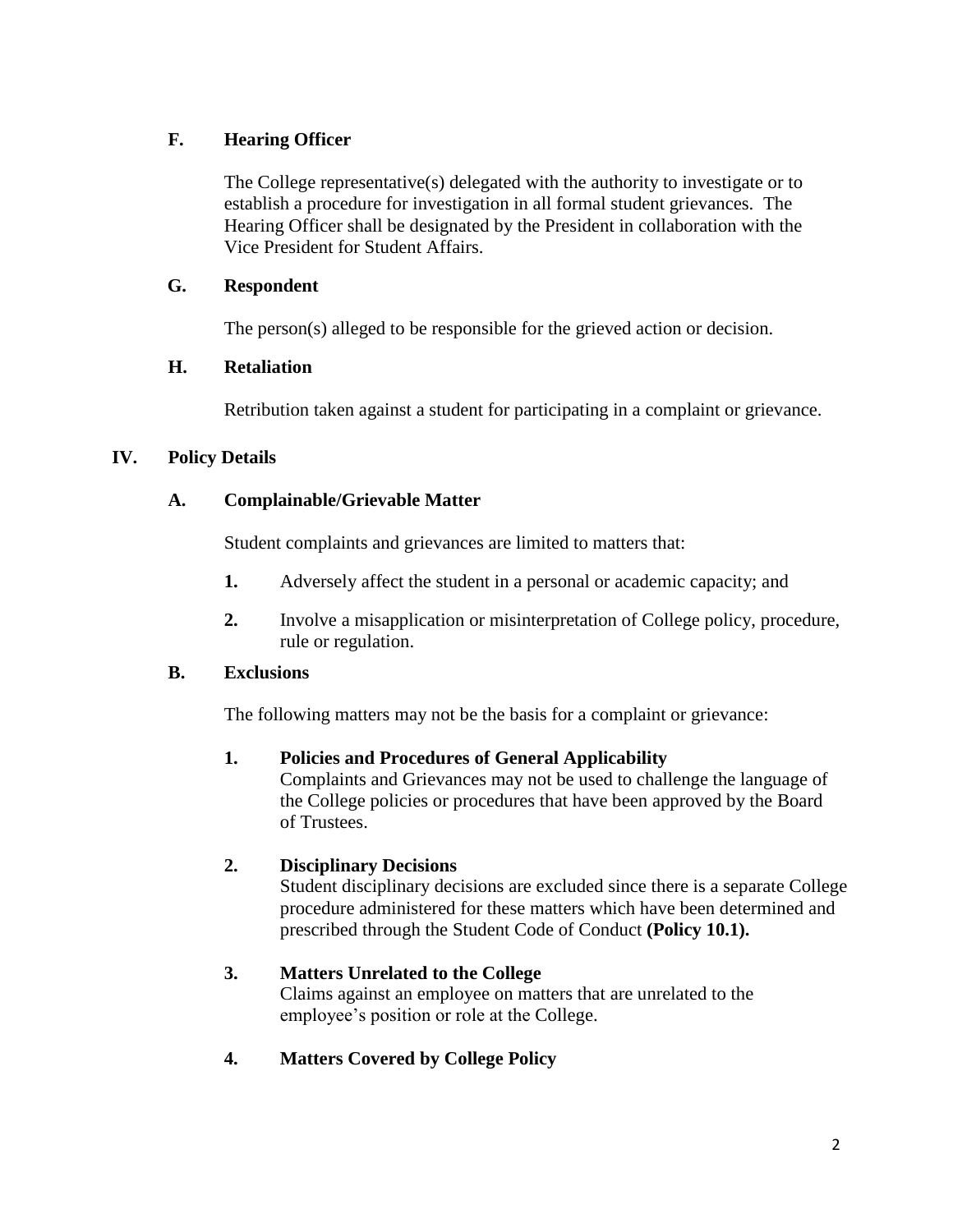College Policy covers behaviors related to discrimination, sexual harassment, sexual assault, inducing incapacitation for sexual purposes, sexual exploitation, relationship violence, stalking, and retaliation.

# **5. Grade Appeal**

Grade appeal decisions are excluded since there is a separate College procedure administered for these matters which have been determined and prescribed through the Grade Appeal Policy.

# **C. Authority**

The bylaws of the Rhodes State College Board of Trustees provide that the College President shall have the final responsibility and authority for administering and managing the College (**Board Policy 2.3**) and that any authority delegated to staff by the President shall be considered the authority of the President (**Board Policy 3.2**).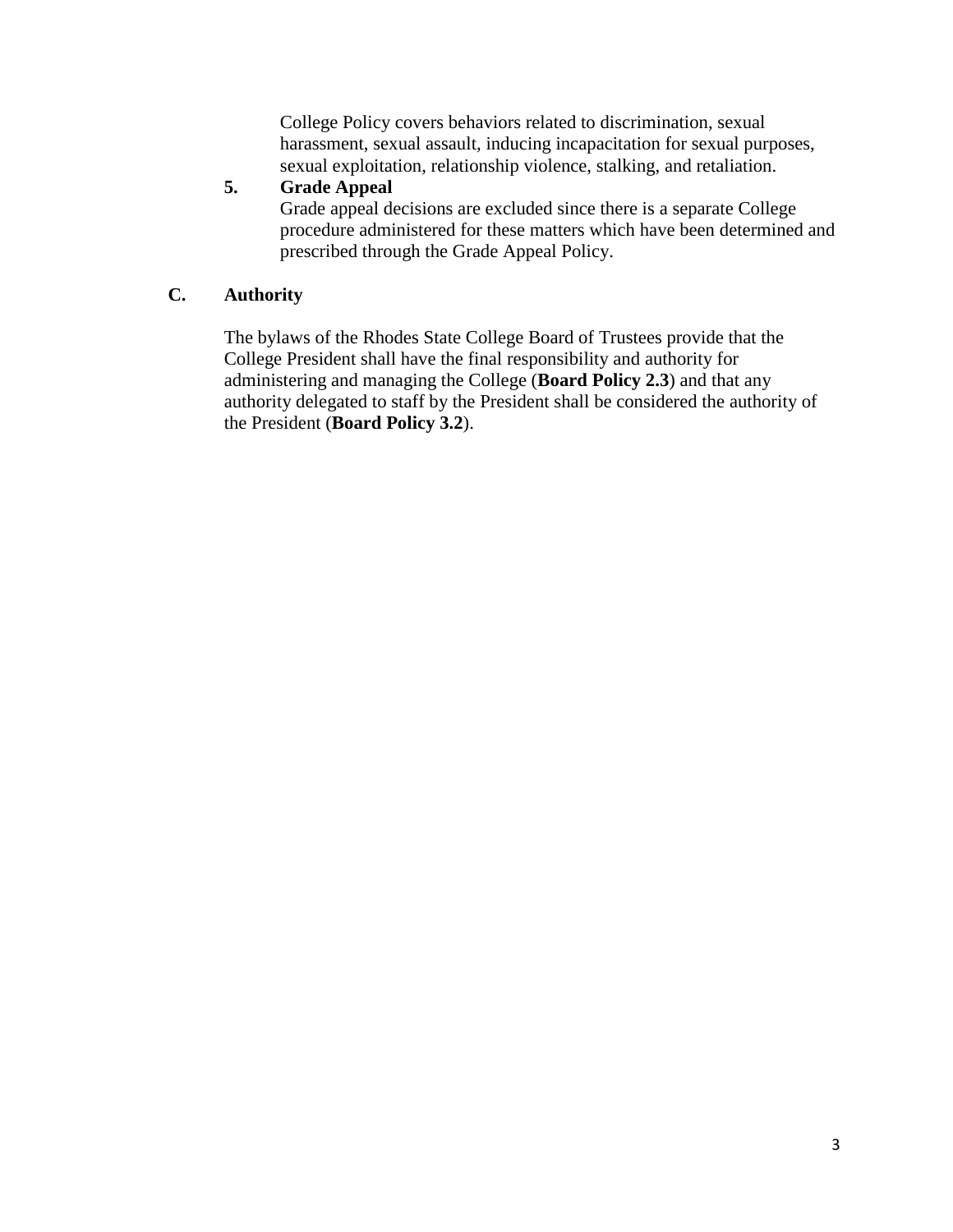### **V. Student Complaint/Grievance Resolution Procedure**

The following procedures will be used by enrolled students of the college for the resolution of complaints/grievances against decisions or actions made by the College's employees. The person filing the complaint/grievance must be the alleged victim. A complaint/grievance may not be filed on behalf of another person.

It is the intent of these procedures to encourage students to have decisions reconsidered in the unit where they arise before filing a complaint or grievance.

# **A. Time Limits**

Any complaint/grievance must be initiated within thirty (30) calendar days from the decision, action or occurrence forming the basis of the complaint/grievance.

### **B. Informal Resolution Procedure**

Before submitting a written grievance, the student should first attempt to resolve the issue with the person(s) responsible for the action or decision by making a complaint.

### **1. Informal Discussion**

- a. The student shall first discuss the issue with the person(s) who may be responsible in an effort to resolve the matter.
- b. If the complaint is resolved satisfactorily between the two parties, the matter is considered closed.

# **2. Administrator/Supervisor Review**

- a. If the complaint is not resolved between the two parties, the student may request an informal review with the administrator(s) who directly supervises the respondent involved.
- b. The Administrator/Supervisor may choose to convene the parties involved in an effort to resolve the complaint.
- c. If the complaint is not resolved during the informal procedure, the student may initiate the formal resolution procedure set forth in section V.C.

# **C. Formal Resolution Procedure**

#### **1. Written Grievance**

a. The formal resolution procedure begins when a written grievance is submitted by the student to the Vice President for Student Affairs. The student shall submit a written grievance that includes: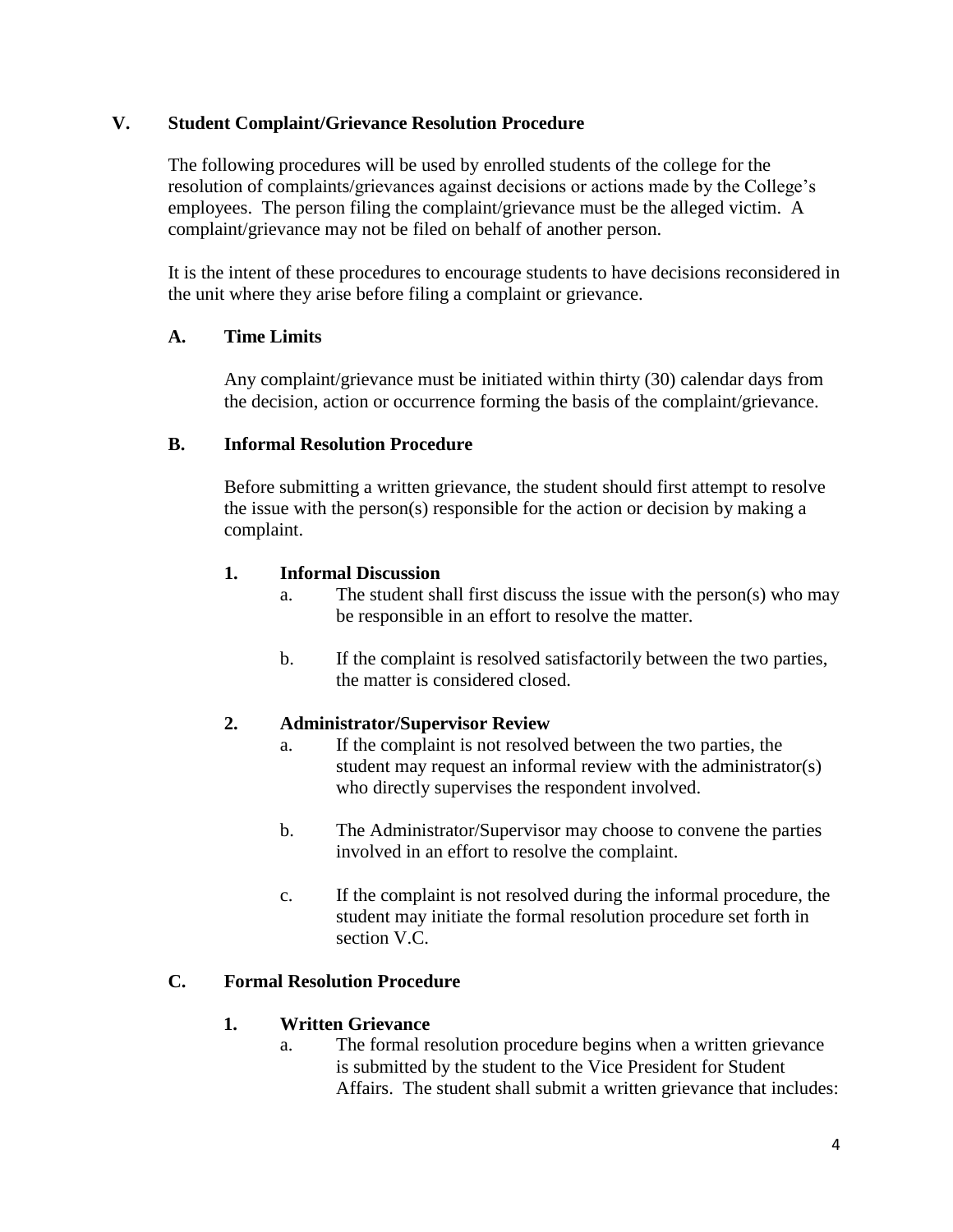- 1) Student grievant's name and address;
- 2) Identification of the College policy, procedure, regulation, and/or rule misapplied or misinterpreted;
- 3) Statement as to how the decision or action has adversely affected the grievant;
- 4) Names and programs/offices against whom the grievance claim is filed; and
- 5) Student grievant's requested resolution.

NOTE: Failure to submit a properly completed written grievance, including failure to identify a College policy, procedure, regulation, or rule misapplied or misinterpreted, may result in the grievance being summarily dismissed at the sole discretion of the Vice President for Student Affairs.

- b. Within ten (10) calendar days from receipt of the written grievance, the Vice President for Student Affairs shall notify the respondent and provide him/her with a copy of the written grievance.
- c. Within ten (10) calendar days of receipt of the grievance notification, the respondent shall submit to the Vice President for Student Affairs, a written response, which shall:
	- 1) Confirm or deny each fact alleged in the grievance;
	- 2) Indicate the extent to which the grievance has merit; and
	- 3) Determine acceptance or rejection of any desired resolution specified by the grievant or outline an alternative resolution.
- d. Within ten (10) calendar days of the receipt of the response from the respondent, the Vice President for Student Affairs shall call together the Grievance Review Panel unless the respondent accepts the desired resolution in which case the written grievance will be considered closed.

#### **2. College Grievance Review Panel**

The College Grievance Review Panel is responsible to review the facts and circumstances of the grievance. The review panel roles and membership include: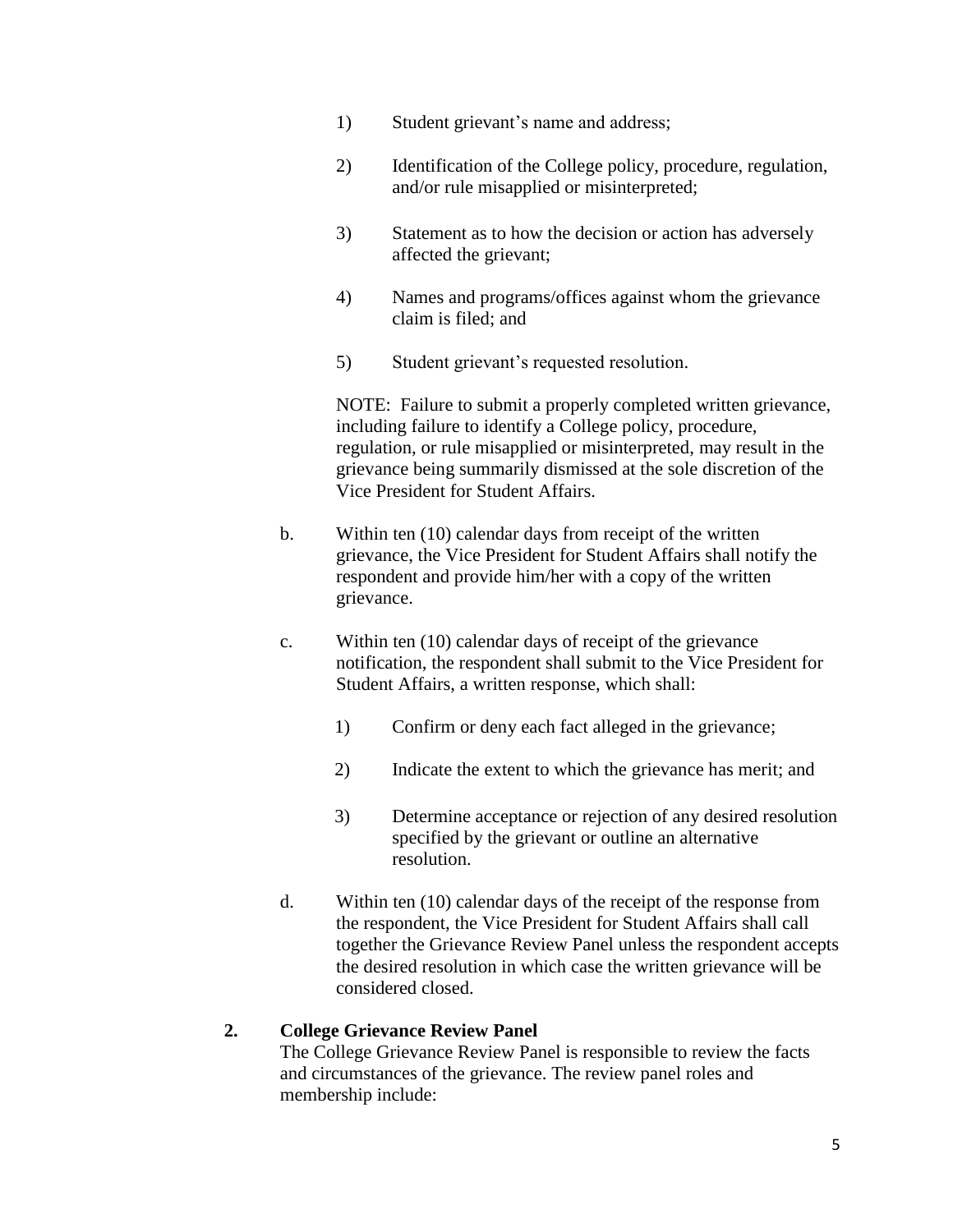### **a. Hearing Officer Role**

The Hearing Officer shall investigate or establish procedures for investigation in all grievances and serves as a review panel exofficio member without the authority to vote.

### **b. Panel Chair Role**

The Panel Chair shall manage the Grievance Review Panel Hearing and coordinate the writing and submission of the report to the Vice President for Student Affairs. The Panel Chair only votes in the case of a tie.

#### **c. Panel Membership**

- 1) The College Grievance Review Panel membership includes:
	- a) One (1) or two (2) faculty members recommended to the Vice President for Student Affairs by the Vice President for Academic Affairs;
	- b) One (1) or two (2) professional or administrative staff members assigned to Student Affairs and appointed by the Vice President for Student Affairs; and
	- c) One (1) or two (2) Rhodes State College students appointed by a Rhodes State Student Government Association (SGA) officer or, when the SGA is not functioning, appointed by the Vice President for Student Affairs. To be eligible for appointment, a student must possess a minimum 2.50 cumulative grade point average, be under no current disciplinary sanction and in good standing with the college.

#### 3. **Notice of Hearing – Grievance Review Panel Hearing**

- **a.** In the event of a hearing, the student grievant and respondent shall receive a written notice. The notice may be hand delivered or mailed to the last known address of the student and respondent, either by certified mail or first class mail, no fewer than ten (10) calendar days prior to the hearing. The notice will include the date, time and location of the hearing; information on the hearing procedures; and a copy or location of the Student Grievance Policy.
- **b.** The student grievant or respondent may request a postponement of the scheduled hearing for good cause. A request must be made in writing, include supporting rationale, and be received by the office of the Vice President for Student Affairs at least two (2) calendar days before the scheduled hearing. The Vice President for Student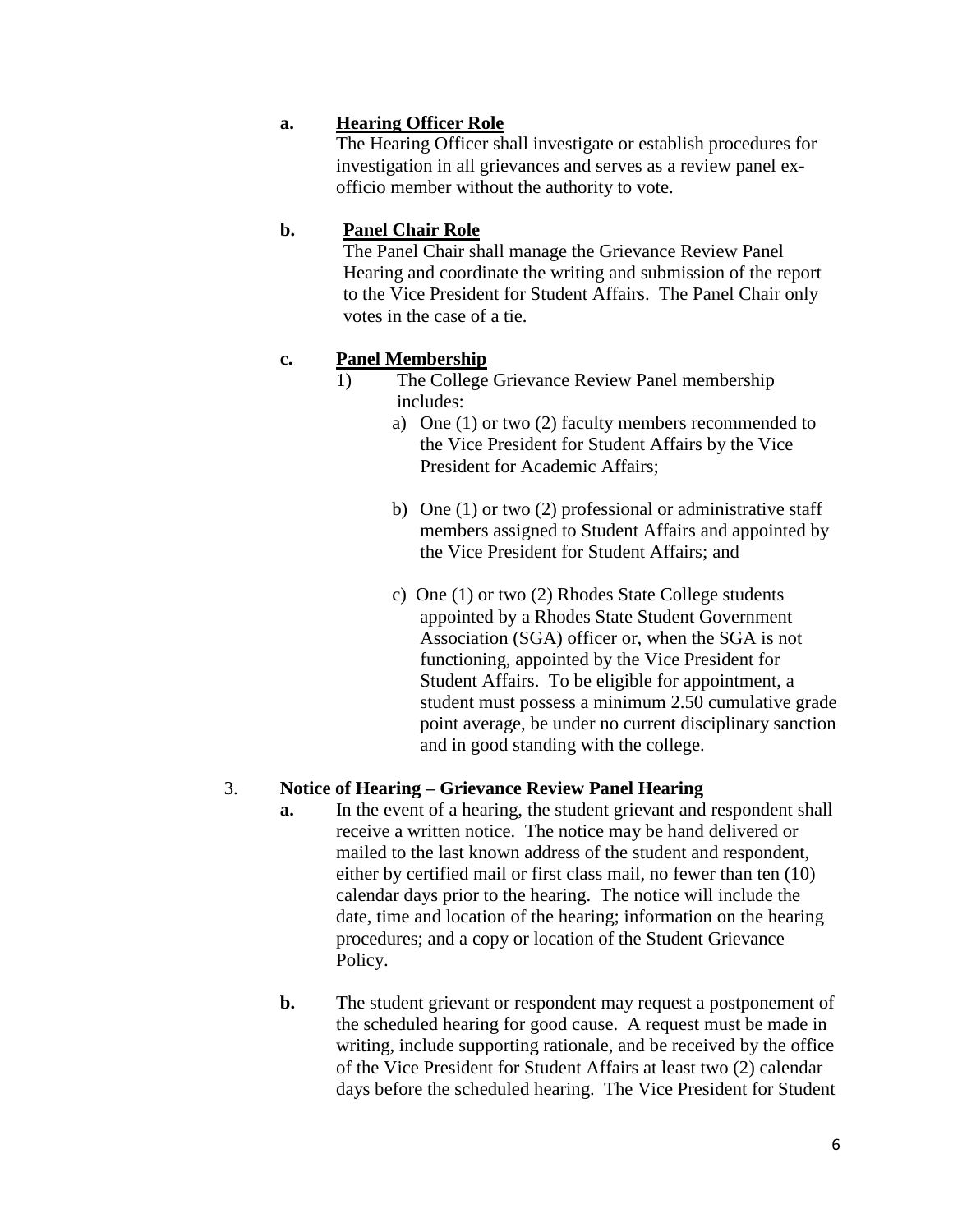Affairs is responsible for ruling on the request. The Vice President for Student Affairs will notify the grievant and respondent of the ruling prior to the scheduled hearing.

# **4. Hearing Procedures – Grievance Review Panel**

Hearings are conducted in order to review the facts and circumstances of the grievance. Although the procedural requirements are not as formal as those existing in criminal or civil courts of law, to ensure fairness the following procedures will apply:

# **a. Case File Review**

Unless otherwise precluded by the Family Educational Rights and Privacy Act (FERPA) and accompanying regulations, or other laws, the student grievant or respondent may review statements and other documentation relative to the grievance by sending a written request to the Vice President for Student Affairs at least three (3) calendar days prior to the scheduled hearing date.

# **b. Attendance of Respondent**

Because the most accurate and fair review of the facts can best be accomplished when all parties are present, the grievant and respondent are expected to attend and participate at the hearing. If the grievant or respondent choose not to attend the hearing, he/she will be deemed to have waived the right to personally appear, the grievance will be reviewed as scheduled on the basis of the information available, and a decision will be made. Although no inference may be drawn against a grievant or respondent for failing to attend a hearing or remaining silent, the hearing will proceed and the conclusion will be based on the evidence presented. No decision shall be based solely on the failure of the grievant or respondent to attend the hearing or answer the grievance.

# **c. Attendance Limitations**

Attendance at hearings is limited to those with information relative to the grievance or those requested to attend by the grievant, respondent, or Grievance Review Panel Chair. The Chair will take reasonable measures to assure an orderly hearing, including removal of persons who impede or disrupt proceedings.

# **d. Advisor**

The student grievant, respondent and/or the College may have an advisor present at the hearing. The advisor may only counsel the grievant, respondent and/or the College and may not actively participate in the hearing, unless clarification is needed as determined by the Grievance Review Panel Chair.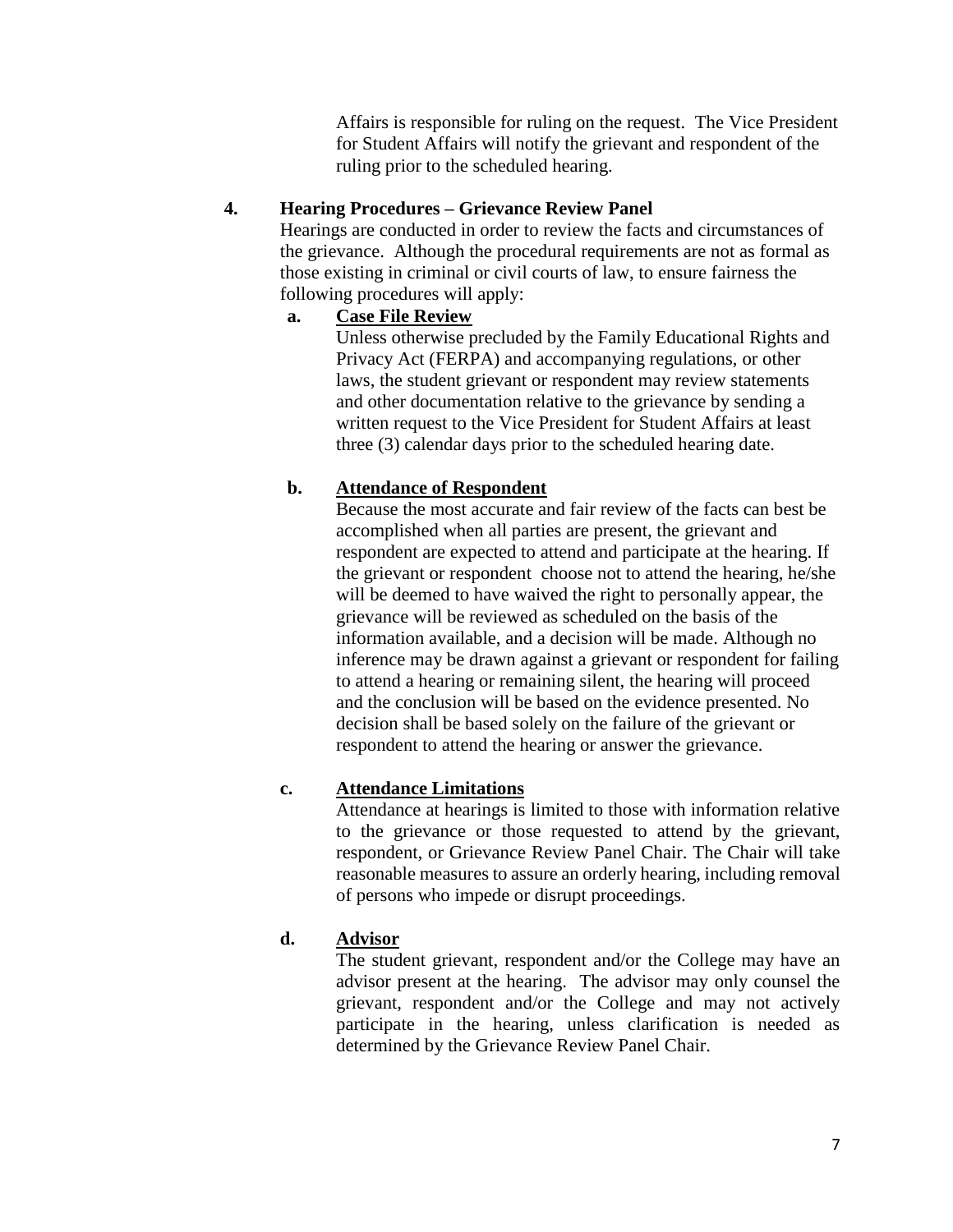### **e. Witnesses and Supporting Documentation**

- 1) The student grievant, respondent and/or the College may submit notarized written statements, absent other clear evidence of authenticity; may invite relevant witnesses to attend, may ask questions of witnesses called by others, and will be notified of potential witnesses to be called.
- 2) Witnesses shall not attend the entire hearing, but will be called to present information by the Grievance Review Panel Chair at the appropriate time.
- 3) Pertinent records and supporting documentation may be accepted as information for consideration by the Grievance Review Panel at the discretion of the Panel Chair.
- 4) The Panel Chair may accommodate concerns for the personal safety, well-being, and/or fears of confrontation during the hearing by providing separate facilities, by using a visual screen, and/or by permitting participation by telephone, videophone, videoconferencing, videotape, and other means, where and as determined by the Vice President for Student Affairs to be acceptable.

# **f. Consultants**

- 1) In cases requiring special expertise, the Vice President for Student Affairs may appoint individuals with relevant expertise to serve as consultants to the Grievance Review Panel.
- 2) The consultants may be present and provide information as called upon during the hearing, but will not vote.

#### **g. Grievance Review Panel Quorum**

- 1) A quorum of the Grievance Review Panel must be present to conduct a hearing, unless the grievant and respondent waive the quorum requirement in writing. A quorum for a hearing shall be no fewer than three (3) voting panel members and shall include no less than one (1) student member.
- 2) At the conclusion of the hearing, the panel members shall determine by a majority vote whether the grievance is substantiated.
- 3) In the event of a tie vote regarding the grievance, the Panel will continue to deliberate with regard to the grievance. If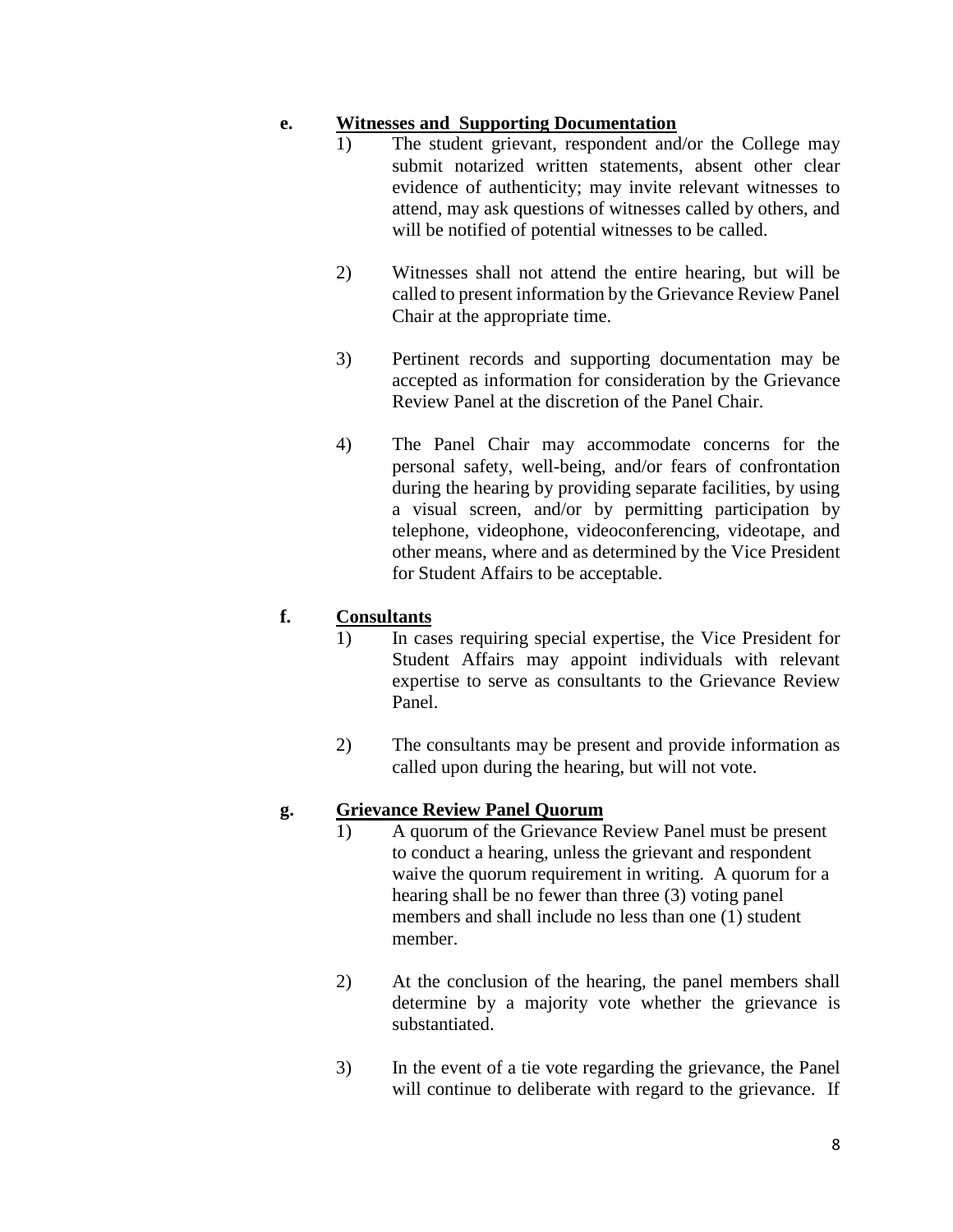the Panel determines that exhaustive deliberations have occurred and a majority vote cannot be reached regarding the grievance, the respondent will be found not in violation of the policy for which the majority vote could not be reached.

### **h. Written Record**

At the conclusion of the hearing, the Panel Chair will submit a written record of the Panel's decision to the Vice President for Student Affairs within ten (10) calendar days.

# **i. Notification of Decision**

No more than thirty (30) calendar days after the receipt of the written record of the Panel's decision the Vice President for Student Affairs shall notify the grievant and respondent of the panel's decision. The letter shall inform the grievant and respondent of his/her right to appeal the Panel's decision.

# **5. Appeal of Grievance Review Panel Hearing's Decision**

- **a.** Within ten (10) calendar days after receipt of the Panel's decision, the grievant or respondent may appeal the Grievance Review Panel Hearing's decision by submitting a written notice to the Vice President for Student Affairs. Appeals received more than ten (10) calendar days after receipt or attempted delivery of the Panel's decision may be dismissed.
- b. The written notice of appeal must include:
	- 1) A brief statement of the grounds for the appeal, based on errors of fact or procedure;
	- 2) Be signed and dated; and
	- 3) A copy of the decision being appealed.
- c. The Vice President for Student Affairs shall, within ten (10) calendar days, review the appeal, may choose to meet with the grievant and/or respondent, and respond in writing to all parties concerning the disposition of the appeal.
- d. The Vice President for Student Affair's appeal decision is final.

# **D. Access to Grievance Records**

The grievant(s) or respondent may request information and records which are in the possession of Rhodes State College and which may bear upon the validity of the grievance. Consistent with state and federal law, and relevant College policies, the College may charge the requester for costs associated with the request including